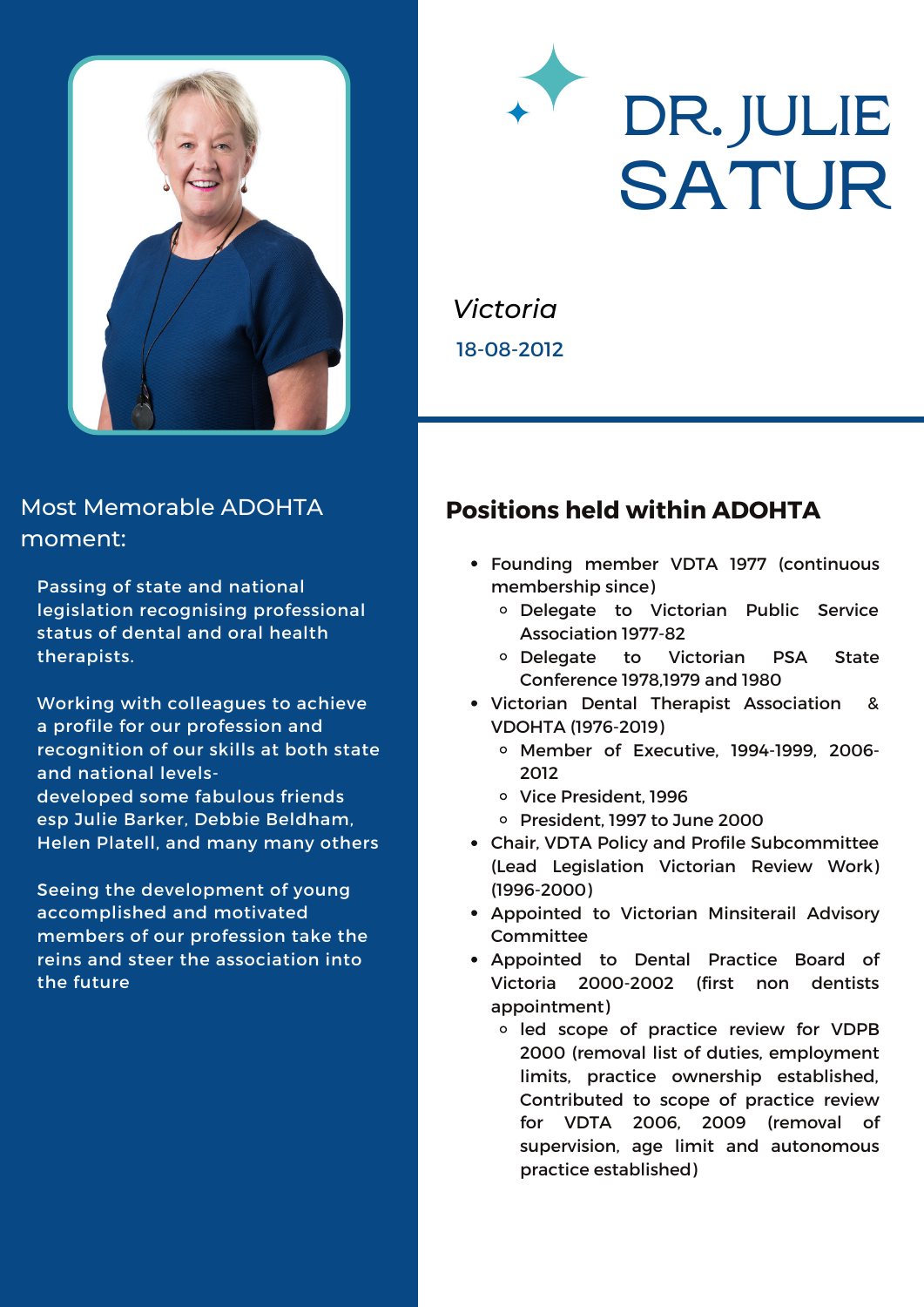

Most Significant change within the profession during your involvement with ADOHTA

Changes to legislation enabling full registration, protection of title and practice, representation of Dental Board - full participation or the profession in regulation, recognition of OHT as a profession,

Removal of list of duties, removal of supervision, structured professional relationship from regulation and transition to full health practitioner regulation

Movement of dental therapy education and training into university Development of the journal and code of ethics for the profession

Establishment of Accreditation for our courses and the College of Oral Health Academics

Seeing our profession move out of limited employment into full utilisation wherever there is need that matches our skills- our contribution to improving access to care recognised by workforce planners and governments

### **DR. JULIE SATUR CONT.**

*Victoria* 18-08-2012

### **Positions held within ADOHTA National Council**

- Founding member Australian Dental Therapists Association (ADTA) (1989-2004 )
- ADTA Policy consultant Legislation reviews 2000-2009
	- ADTA Policy consultant Legislation reviews 2000-2009
- Proposal & working party to change name to ADOHTA 2002-2004
- Education Sub-committee 2006-2009
- Led development of ADTA Code of Ethics, 2005, review 2009
- Australian Capital Territory Dental Therapists Association 2003-2006 Member
- Represented VDTA/VDOHTA Oral Health Alliance – Victoria (2004- 2009)
- ADOHTA Councillor (2015-2020)
- ADTA journal committee 2000- 2005
- Editor, Journal of the Australian Dental and Oral Health Therapists Association (2005-2012) developed peer review process and established academic editorial board , merger with NZDTA journal to form ANZJDOHT
- Editor in Chief ANZJDOHT 2013- 2020
- Continuous membership ADTA & ADOHTA Executive committee since 1991 (except for 2000-2002)
- ADOHTA International Conference Program Chair 2006, 2009, 2015, 2018
- Many contributions to submissions, delegations, committees and working parties for ADOHTA , sate and commonwealth governments on behalf of ADOHTA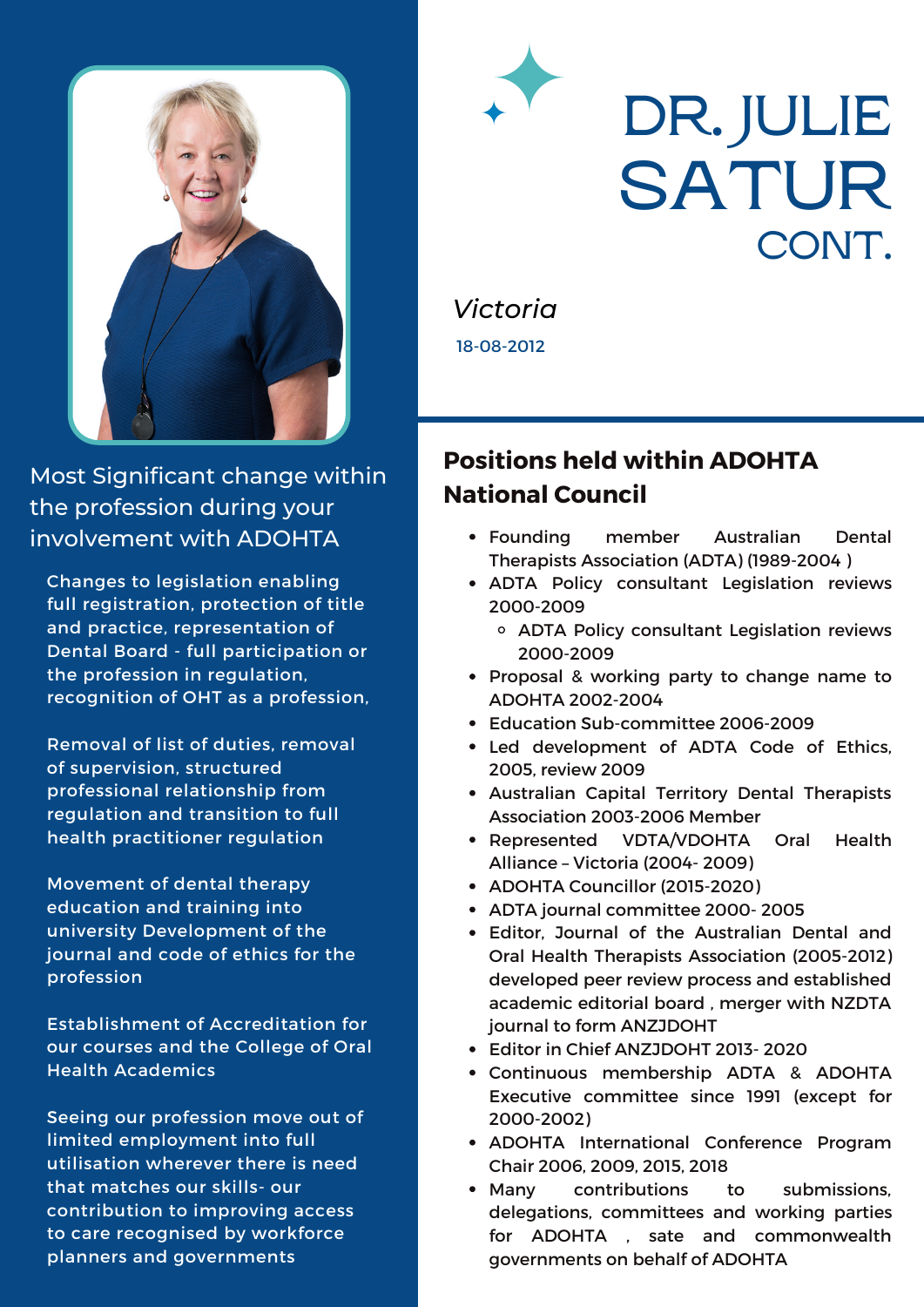

Any information that is important to ADOHTA's History:

> First Dental Therapist to complete a PhD

First dental therapist appointed as an academic in a dental school Aust/NZ

Developed for ADOHTA international peer reviewed journal for the profession- only one for OHT

Led the development of the OHT Graduate Year Program

Helped establish ANZ College of Oral Health Academics

Developed first Code of Ethics for the association

## **DR. JULIE SATUR CONT.**

*Victoria* 18-08-2012

### **A brief outline of your career and achievements:**

- 2018 current: Professor Oral Health Melbourne Dental School (Continuing)
- MDS Director Engagement and Indigenous Programs
- 2010- 2017 Associate Professor Oral Health (Teaching & Research -2016, Academic Specialist 2017, Head of Discipline, Member Centre for Oral Health Research (Population Health Stream)
- 2006-2009 Level C; Senior Lecturer, Head of Bachelor Oral Health Program
- 2000-2005 Level B; Lecturer Oral Health
- 1996-1999 Level A School of Dental Science

Employment History:

- 2003- 2015 Dental Therapist Clinician, Linker Orthodontics (Mornington)
- 1993- 1996 Senior Dental Therapist: Lecturer Victorian Dental Therapy School
- 1994- 1996 Community Project Officer: Waverley Pilot Preschool Dental Program, Dental Health Services (designed pilot program - now Smiles For Miles)
- 1989- 1994 Dental Therapist (Clinician) Dandenong & Mornington Peninsula Region **DHS**
- 1985 1988 Senior Dental Therapist (Manager) Northern Region, DHS
- 1979 1980 Senior Dental Therapist (Health Education)- Preventive Dentistry Unit, Victorian DHS
- 1978- 1994 Dental Therapist (Clinician) Victorian School Dental Services, DHS